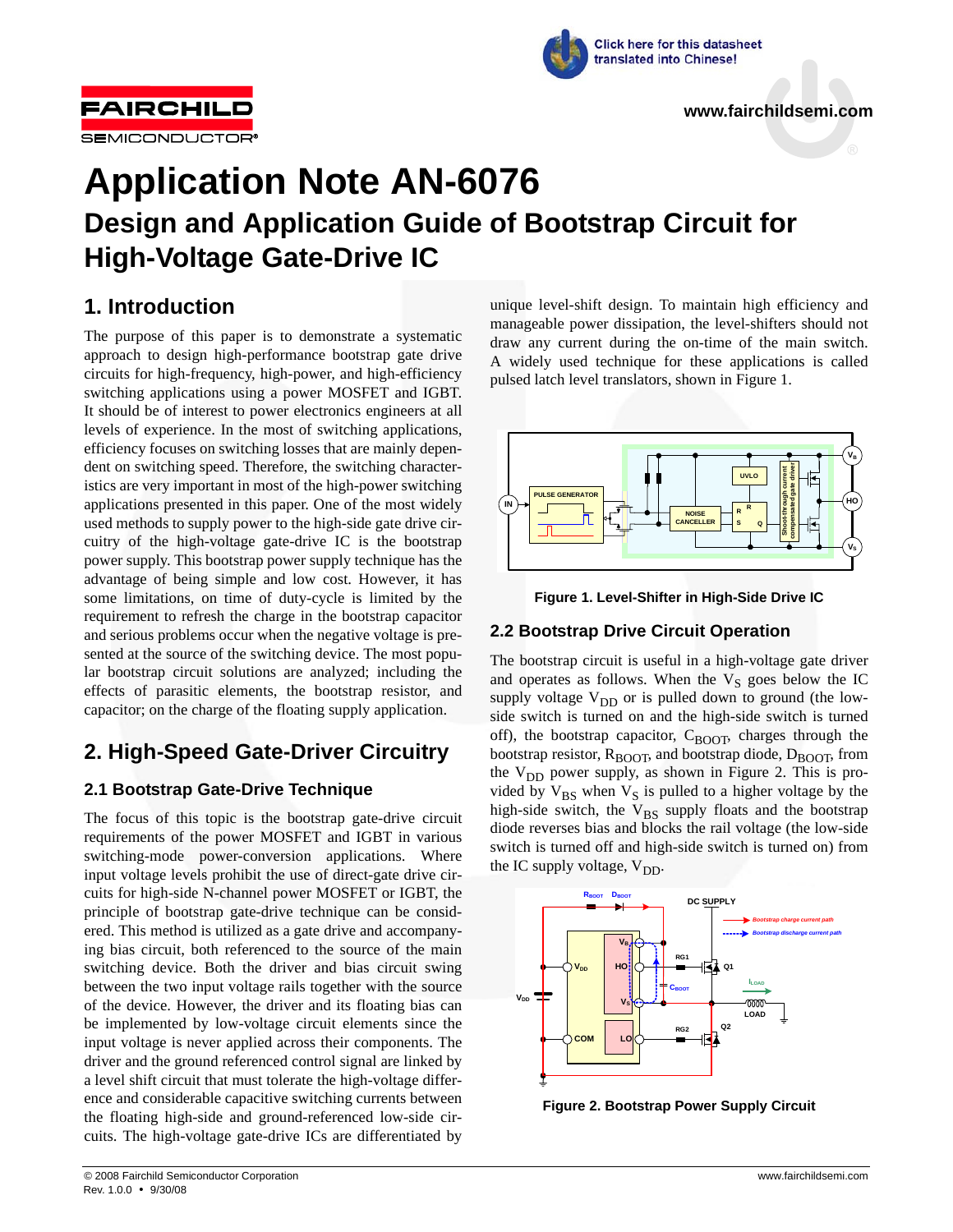## **2.3 Drawback of Bootstrap Circuitry**

The bootstrap circuit has the advantage of being simple and low cost, but has some limitations.

Duty-cycle and on time is limited by the requirement to refresh the charge in the bootstrap capacitor,  $C_{\text{BOOT}}$ .

The biggest difficulty with this circuit is that the negative voltage present at the source of the switching device during turn-off causes load current to suddenly flow in the low-side freewheeling diode, as shown in Figure 3.

This negative voltage can be trouble for the gate driver's output stage because it directly affects the source  $V<sub>S</sub>$  pin of the driver or PWM control IC and might pull some of the internal circuitry significantly below ground, as shown in Figure 4. The other problem caused by the negative voltage transient is the possibility to develop an over-voltage condition across the bootstrap capacitor.

The bootstrap capacitor,  $C_{\text{BOOT}}$ , is peak charged by the bootstrap diode,  $D_{\text{BOOT}}$ , from  $V_{\text{DD}}$  the power source.

Since the  $V_{DD}$  power source is referenced to ground, the maximum voltage that can build on the bootstrap capacitor is the sum of  $V_{DD}$  and the amplitude of the negative voltage at the source terminal.



**Figure 3. Half-Bridge Application Circuits**





## **2.4 Cause of Negative Voltage on V<sub>S</sub> Pin**

A well-known event that triggers  $V_S$  go below COM (ground) is the forward biasing of the low-side freewheeling diode, as shown in Figure 5.

Major issues may appear during commutation, just before the freewheeling diode starts clamping.

In this case, the inductive parasitic elements, LS1 and LS2, may push  $V<sub>S</sub>$  below COM, more than as described above or normal steady-state condition.

The amplitude of negative voltage is proportional to the parasitic inductances and the turn-off speed, di/dt, of the switching device; as determined by the gate drive resistor,  $R_{GATE}$ , and input capacitance,  $C_{iss}$ , of switching device.

It is sum of  $C_{gs}$  and  $C_{gd}$ , called Miller capacitance.



**Figure 5. Step-Down Converter Applications**

Figure 6 shows the waveforms of the high-side, N-channel MOSFET during turn-off.



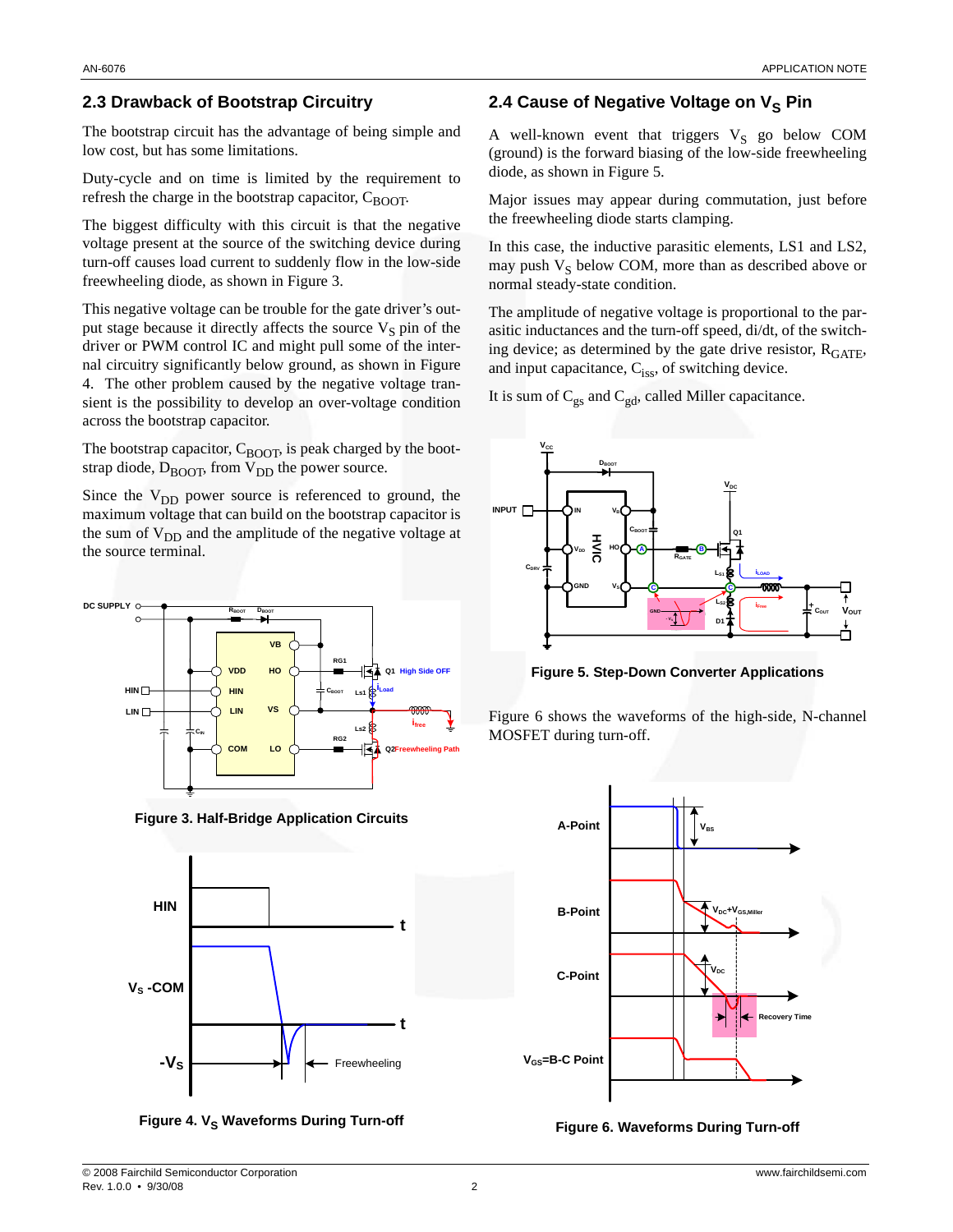## **2.5 Effects in the Undershoot Spike on V<sub>S</sub> Pin**

If undershoot exceeds the absolute maximum rating specified in the datasheet, the gate drive IC suffers damage or the gate drive IC temporarily latches in its current state.

Figure 7 shows the high-side output not changed by input signal, which represents latch-up condition where external, main, high- and low-side switches are in short-circuit condition in half-bridge topology.



**Figure 7. Waveforms in Case of Latch-up**

If undershoot exceeds the absolute maximum rating specified in the datasheet, the gate drive IC does not suffer damage. However, the high-side output does not respond to input transitions while in undershoot condition as shown in Figure 8. In this situation, the level shifter of the high-side gate driver suffers from a lack of the operating voltage headroom. This should be noted, but proves trivial in most applications, as the high-side is not usually required to change state immediately following a switching event.



**Figure 8. Waveforms in Case of Signal Missing**

## **2.6 Consideration of Latch-up Problem**

The most integrated high-voltage gate-drive ICs have parasitic diodes, which, in forward or reverse break-down, may cause parasitic SCR latch-up. The ultimate outcome of latchup often defies prediction and can range from temporary erratic operation to total device failure. The gate-drive IC may also be damaged indirectly by a chain of events following initial overstress. For example, latch-up could conceivably result in both output drivers assuming a HIGH state, causing cross-conduction followed by switch failure and, finally, catastrophic damage to the gate-drive IC. This failure mode should be considered a possible root-cause, if power transistors and/or gate-drive IC are destroyed in the application. The following theoretical extremes can be used to help explain the relationships between excessive  $V<sub>S</sub>$  undershoot and the resulting latch-up mechanism.

In the first case, an "ideal bootstrap circuit" is used in which  $V_{DD}$  is driven from a zero-ohm supply with an ideal diode feed  $V_B$ , as shown in Figure 9. When the high current flowing through freewheeling diode,  $V_S$  voltage is below ground level by high di/dt. This time, latch-up risk appears since internal parasitic diode,  $D_{BS}$  of the gate driver ultimately enters conduction from  $V_S$  to  $V_B$ , causing the undershoot voltage to sum with  $V_{DD}$ , causing the bootstrap capacitor to overcharge, as shown Figure 10.

For example, if  $V_{DD}$ =15V, then  $V_S$  undershoot in excess of 10V forces the floating supply above 25V, risking breakdown in diode  $D_{BS}$  and subsequent latch-up.



**Figure 9. Case 1: Ideal Bootstrap Circuits**



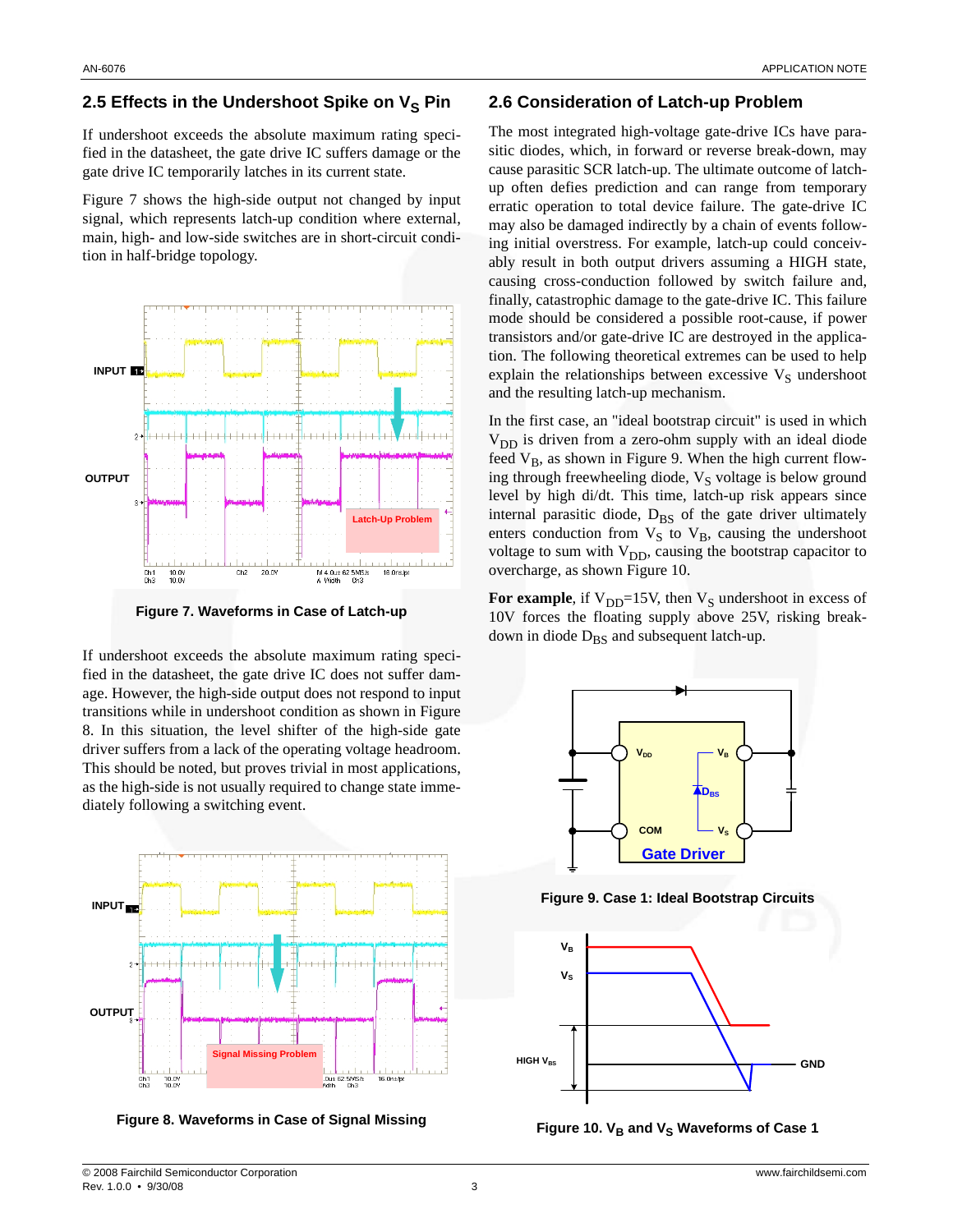Suppose that the bootstrap supply is replaced with the ideal floating supply, as shown in Figure 11, such that  $V_{BS}$  is fixed under all circumstances. Note that using a low impedance auxiliary supply in place of a bootstrap circuit can approach this situation. This time, latch-up risk appears if  $V_S$  undershoot exceeds the  $V_{BS}$  maximum specified in datasheet, since parasitic diode  $D_{\text{BCOM}}$  ultimately enters conduction from COM to  $V_B$ , as shown in Figure 12.



**Figure 11. Case 2: Ideal Floating Supply**



Figure 12. V<sub>B</sub> and V<sub>S</sub> Waveforms of Case 2

A practical circuit is likely to fall somewhere between these two extremes, resulting in both a small increase of  $V_{BS}$  and some  $V_B$  droop below  $V_{DD}$ , as shown in Figure 13.



Figure 13. Typical Response of V<sub>B</sub> and V<sub>S</sub>

Exactly which of the two extremes is prevalent can be checked as follows. If the  $V<sub>S</sub>$  pins undershoot spike has a time length that is on order of tenths of nanoseconds; the bootstrap capacitor,  $C_{\text{BOOT}}$ , can become overcharged and the high-side gate-driver circuit has damage by over-voltage stress because it exceeds an absolute maximum voltage  $(V_{BSMAX})$  specified in datasheet. Design to a bootstrap circuit, that does not exceed the absolute maximum rating of high-side gate driver.

#### **2.7 Effect of Parasitic Inductances**

The amplitude of negative voltage is:

$$
V_S - COM = -(V_{RBOOT} + V_{FDBOOT}) - (L_{S1} + L_{S2}) \frac{di}{dt}
$$
 (1)

To reduce the slope of current flowing in the parasitic inductances to minimize the derivative terms in Equation 1.

For example, if a 10 ampere, 25V gate driver with 100nH parasitic inductance switches in 50ns, the negative voltage spike between  $V_S$  and ground is 20V.

## **3. Design Procedure of Bootstrap Components**

#### **3.1 Select the Bootstrap Capacitor**

The bootstrap capacitor  $(C_{\text{BOOT}})$  is charged every time the low-side driver is on and the output pin is below the supply voltage  $(V_{DD})$  of the gate driver. The bootstrap capacitor is discharged only when the high-side switch is turned on. This bootstrap capacitor is the supply voltage  $(V_{BS})$  for the high circuit section. The first parameter to take into account is the maximum voltage drop that we have to guarantee when the high-side switch is in on state. The maximum allowable voltage drop ( $V_{\text{BOOT}}$ ) depends on the minimum gate drive voltage (for the high-side switch) to maintain. If  $V_{\text{GSMIN}}$  is the minimum gate-source voltage, the capacitor drop must be:

$$
\Delta V_{BOOT} = V_{DD} - V_F - V_{GSMIN} \tag{2}
$$

where:

$$
V_{DD}
$$
 = Supply voltage of gate driver [V]; and  
 $V_F$  = Bootstrap diode forward voltage drop [V]

The value of bootstrap capacitor is calculated by:

$$
C_{BOOT} = \frac{Q_{TOT}}{\Delta V_{BOOT}} \tag{3}
$$

where  $Q_{\text{TOTAL}}$  is the total amount of the charge supplied by the capacitor.

The total charge supplied by the bootstrap capacitor is calculated by equation 4.:

$$
Q_{\text{TOTAL}} = Q_{\text{GATE}} + (I_{LKCAP} + I_{LKGS} + I_{\text{QBS}} + I_{LK} + I_{LKDIODB} \cdot t_{\text{ON}} + Q_{LS}
$$

where:

 $Q<sub>GATE</sub>$  = Total gate charge;

 $I_{LKGS}$  = Switch gate-source leakage current;

 $I_{LKCAP}$  = Bootstrap capacitor leakage current;

 $I<sub>OBS</sub> =$  Bootstrap circuit quiescent current;

 $I_{L,K}$  = Bootstrap circuit leakage current;

 $Q_{LS}$  = Charge required by the internal level shifter, which is set to 3nC for all HV gate drivers;

(4)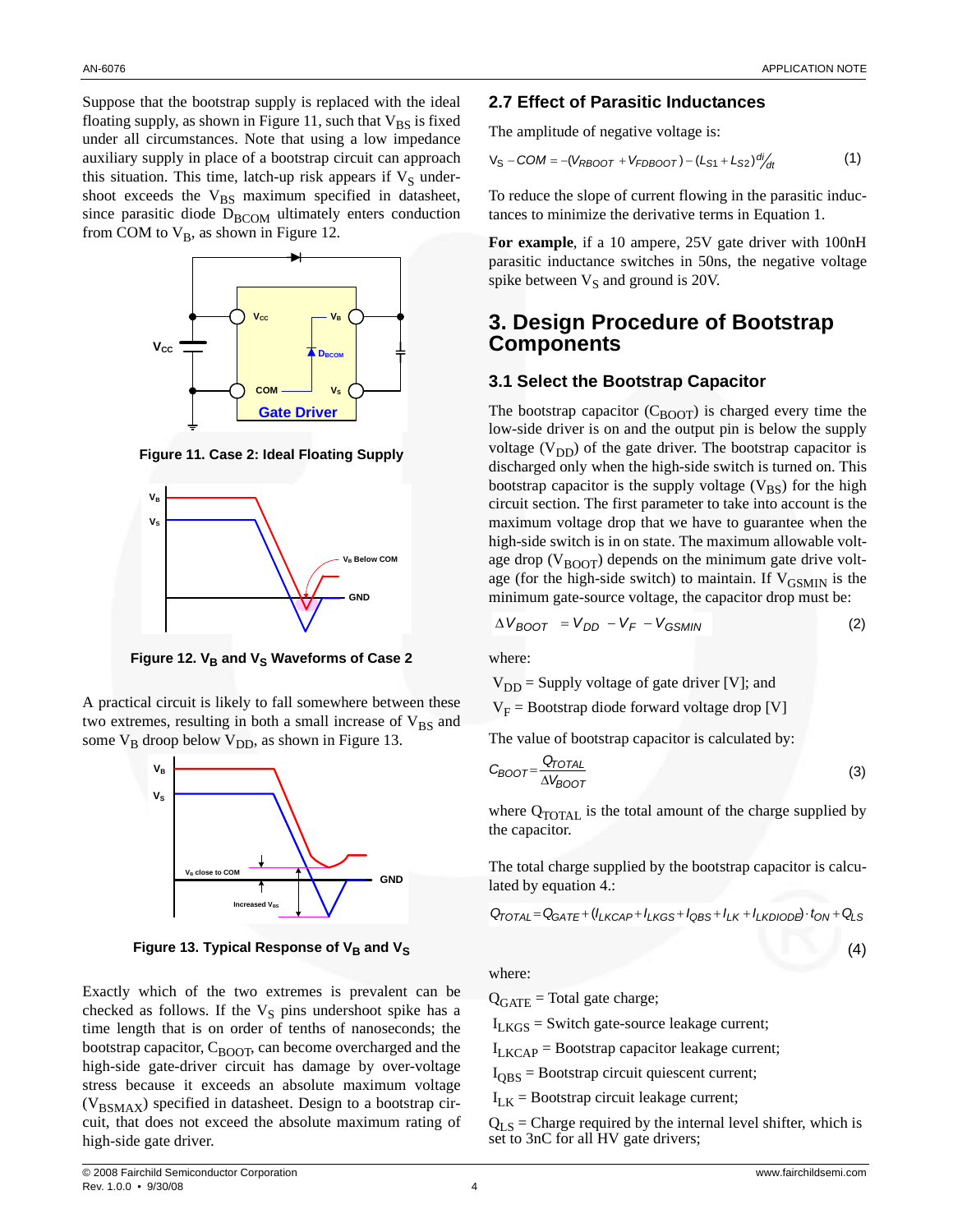$t_{ON}$  = High-side switch on time; and

 $I_{LKDIODED} =$  Bootstrap diode leakage current.

The capacitor leakage current is important only if an electrolytic capacitor is used; otherwise, this can be neglected.

## **3.2 Select the Bootstrap Resistor**

When the external bootstrap resistor is used, the resistance, R<sub>BOOT</sub>, introduces an additional voltage drop:

$$
V_{RBOOT} = \frac{I_{CHARGE} \cdot R_{BOOT}}{t_{CHARGE}} \tag{5}
$$

where:

 $I_{\text{CHARGE}}$  = Bootstrap capacitor charging current;

 $R_{\text{BOOT}}$  = Bootstrap resistance; and

 $t_{\text{CHARGE}}$  = Bootstrap capacitor charging time (the low-side turn-on time).

Do not exceed the ohms (typically 5~10Ω) that increase the  $V_{BS}$  time constant. This voltage drop of bootstrap diode must be taken into account when the maximum allowable voltage drop ( $V_{\text{BOOT}}$ ) is calculated. If this drop is too high or the circuit topology does not allow a sufficient charging time, a fast recovery or ultra-fast recovery diode can be used.

*For example:* Evaluate the bootstrap capacitor value when the external bootstrap diode used.

Gate Drive IC = FAN7382 (Fairchild) Switching Device = FCP20N60 (Fairchild) Bootstrap Diode = UF4007  $V_{DD} = 15V$  $Q<sub>GATE</sub> = 98nC (Maximum)$  $I_{LKGS} = 100nA (Maximum)$  $I_{LKCAP} = 0$  (Ceramic Capacitor)  $I_{\text{OBS}} = 120 \mu \text{A}$  (Maximum)  $I_{LK}$  = 50µA (Maximum)  $Q_{LS} = 3nC$  $T_{ON}$  = 25µs (Duty=50% at  $f_s$ =20KHz)  $I_{LKDIODE} = 10nA$ 

If the maximum allowable voltage drop on the bootstrap capacitor is 1.0V during the high side switch on state, the minimum capacitor value is calculated by Equation 3.

$$
Q_{Total} = (98 \times 10^{-9}) + \{(100 \times 10^{-9} + 120 \times 10^{-6} + 50 \times 10^{-6} + 10 \times 10^{-9}) \times (25 \times 10^{-6})\} + (3 \times 10^{-9})
$$
\n
$$
= 105.2 \times 10^{-9} [C]
$$
\n(6)

The value of bootstrap capacitor is calculated as follows:

$$
C_{\text{BOOT}} = \frac{Q_{\text{TOTAL}}}{\Delta V_{\text{BOOT}}} = \frac{105.2 \times 10^{-9}}{1} \approx 105 [nF] \tag{7}
$$

The voltage drop due to the external diode is nearly 0.7V. Assume the capacitor charging time is equal to the high-side on-time (duty cycle 50%). According to different bootstrap capacitor values, the following equation applies:

$$
\Delta V_{\text{BOOT}} = \frac{Q_{\text{TOTAL}}}{C_{\text{BOOT}}} \tag{8}
$$

$$
100nF \Rightarrow \Delta V_{\text{BOOT}} = 1.05 \lfloor V \rfloor
$$
  
\n
$$
150nF \Rightarrow \Delta V_{\text{BOOT}} = 0.7 \lfloor V \rfloor
$$
  
\n
$$
220nF \Rightarrow \Delta V_{\text{BOOT}} = 0.48 \lfloor V \rfloor
$$
  
\n
$$
570nF \Rightarrow \Delta V_{\text{BOOT}} = 0.18 \lfloor V \rfloor
$$

Suggested values are within the range of  $100nF \sim 570nF$ , but the right value must be selected according to the application in which the device is used. When the capacitor value is too large, the bootstrap charging time slows and the low-side on time might be not long enough to reach the bootstrap voltage.

## **4. Consideration of Bootstrap Application Circuits**

#### **4.1 Bootstrap Startup Circuit**

The bootstrap circuit is useful in high-voltage gate driver, as shown in Figure 1. However, it has a initial startup and limited charging a bootstrap capacitor problem when the source of the main MOSFET (Q1) and the negative bias node of bootstrap capacitor  $(C_{\text{BNOT}})$  are sitting at the output voltage. Bootstrap diode  $(D_{\text{BOOT}})$  might be reverse biased at startup and main MOSFET (Q1) has a insufficient turn-off time for the bootstrap capacitor to maintain a required charge, as shown in Figure 1.

In certain applications, like in battery chargers, the output voltage might be present before input power is applied to the converter. Delivering the initial charge to the bootstrap capacitor  $(C_{\text{B}\text{O}\text{O}\text{T}})$  might not be possible, depending on the potential difference between the supply voltage  $(V_{DD})$  and output voltage  $(V<sub>OUT</sub>)$  levels. Assuming there is enough voltage differential between input voltage  $(V_{DC})$  and output voltage ( $V_{\text{OUT}}$ ), a circuit comprised of startup resistor  $(R_{STAT})$ , startup diode ( $D_{STAT}$ ), and Zener diode ( $D_Z$ ) can solve the problem, as shown in Figure 14. In this startup circuit, startup diode  $D_{\text{STAT}}$  serves as a second bootstrap diode used for charging the bootstrap capacitor  $(C_{\text{BOOT}})$  at power up. Bootstrap capacitor  $(C_{\text{BOOT}})$  is charged to the Zener diode of  $D_Z$ , which is supposed to be higher than the driver's supply voltage  $(V_{DD})$  during normal operation. The charge current of the bootstrap capacitor and the Zener current are limited by the startup resistor. For best efficiency, the value of startup resistor should be selected to limit the current to a low value, since the bootstrap path through the startup diode is permanently in the circuit.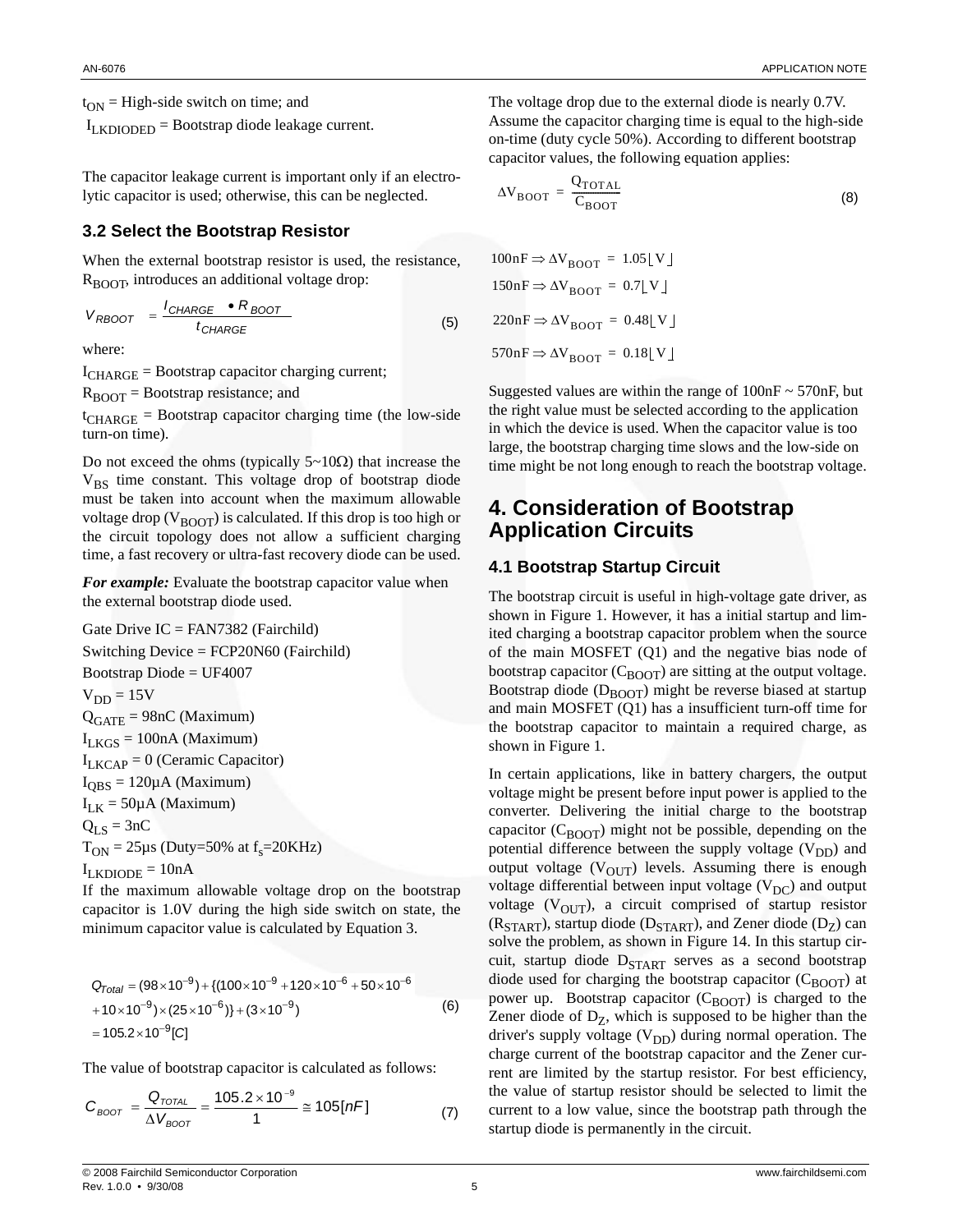

**Figure 14. Simple Bootstrap Startup Circuit**

#### **4.2 Resistor in Series with Bootstrap Diode**

In the first option, the bootstrap circuit includes a small resistor,  $R_{\text{BODT}}$ , in series with bootstrap diode, as shown in Figure 15. The bootstrap resistor,  $R_{\text{BOOF}}$ , provides current limit only during a bootstrap charging period which represents when the  $V_S$  goes below the IC supply voltage,  $V_{DD}$ , or is pulled down to ground (the low-side switch is turned on and the high-side switch is turned off). The bootstrap capacitor,  $C_{\text{BOOT}}$ , charge through the bootstrap resistor,  $R_{\text{BOOT}}$ , and diode,  $D_{\text{BOOF}}$ , from the  $V_{\text{DD}}$  power supply. The bootstrap diode must have a break-down voltage (BV) larger than  $V_{\text{DC}}$  and a fast recovery time to minimize the amount charge fed back from the bootstrap capacitor to  $V_{CC}$  power supply.



**Figure 15. Adding a Series Resistor with DBOOT** 

This method has the advantage of being simple for limiting the current when the bootstrap capacitor is initially charged, but it has some limitations. Duty-cycle is limited by the requirement to refresh the charge in the bootstrap capacitor,  $C_{\text{BOOF}}$ , and there are startup problems. Do not exceed the ohms (typically 5~10 $\Omega$ ) that would increase the V<sub>BS</sub> time constant. The minimum on-time for charging the bootstrap capacitor or for refreshing its charge must be verified against this time constant. The time constant depends on the values of bootstrap resistance, capacitance, and duty cycle of switching device calculated in following equation:

$$
\tau = \frac{R_{\text{BOOT}} \cdot C_{\text{BOOT}}}{D} [s]
$$
 (9)

where  $R_{\text{BOOT}}$  is the bootstrap resistor;  $C_{\text{BOOT}}$  is the bootstrap capacitor; and D is the duty cycle.

For example, if  $R_{\text{BOOT}}=10$ ,  $C_{\text{BOOT}}=1 \mu F$ , and D=10%; the time constant is calculated in following equation:

$$
\tau = \frac{R_{\text{BOOT}} \cdot C_{\text{BOOT}}}{D} = \frac{10 \cdot 1^{-6}}{0.1} = 100 [\mu s]
$$
 (10)

Even with a reasonably large bootstrap capacitor and resistor, the time constant may be large. This method can mitigate the problem. Unfortunately, the series resistor does not provide a foolproof solution against an over voltage and it slows down the recharge process of the bootstrap capacitor.

## **4.3 Resistor Between V<sub>S</sub> and V<sub>OUT</sub>**

In the second option, the bootstrap circuit includes a small resistor,  $R_{VS}$ , between  $V_S$  and  $V_{OUT}$ , as shown in Figure 16. Suggested values for  $R_{VS}$  are in the range of some ohms.



Figure 16. Adding R<sub>VS</sub> in Bootstrap Circuit

The  $R_{VS}$  works as, not only bootstrap resistor, but also turnon and turn-off resistors, as shown in Figure 17. The bootstrap resistor, turn-on, and turn-off resistors are calculated by the following equations:

$$
R_{\text{BOOT}}^* = R_{\text{BOOT}} + R_{\text{VS}} \tag{11}
$$

$$
R_{\text{ON}}^* = R_{\text{GATE}} + R_{\text{VS}} \tag{12}
$$

$$
R_{\text{OFF}}^* = R_{\text{GATE}} + R_{\text{VS}} \tag{13}
$$



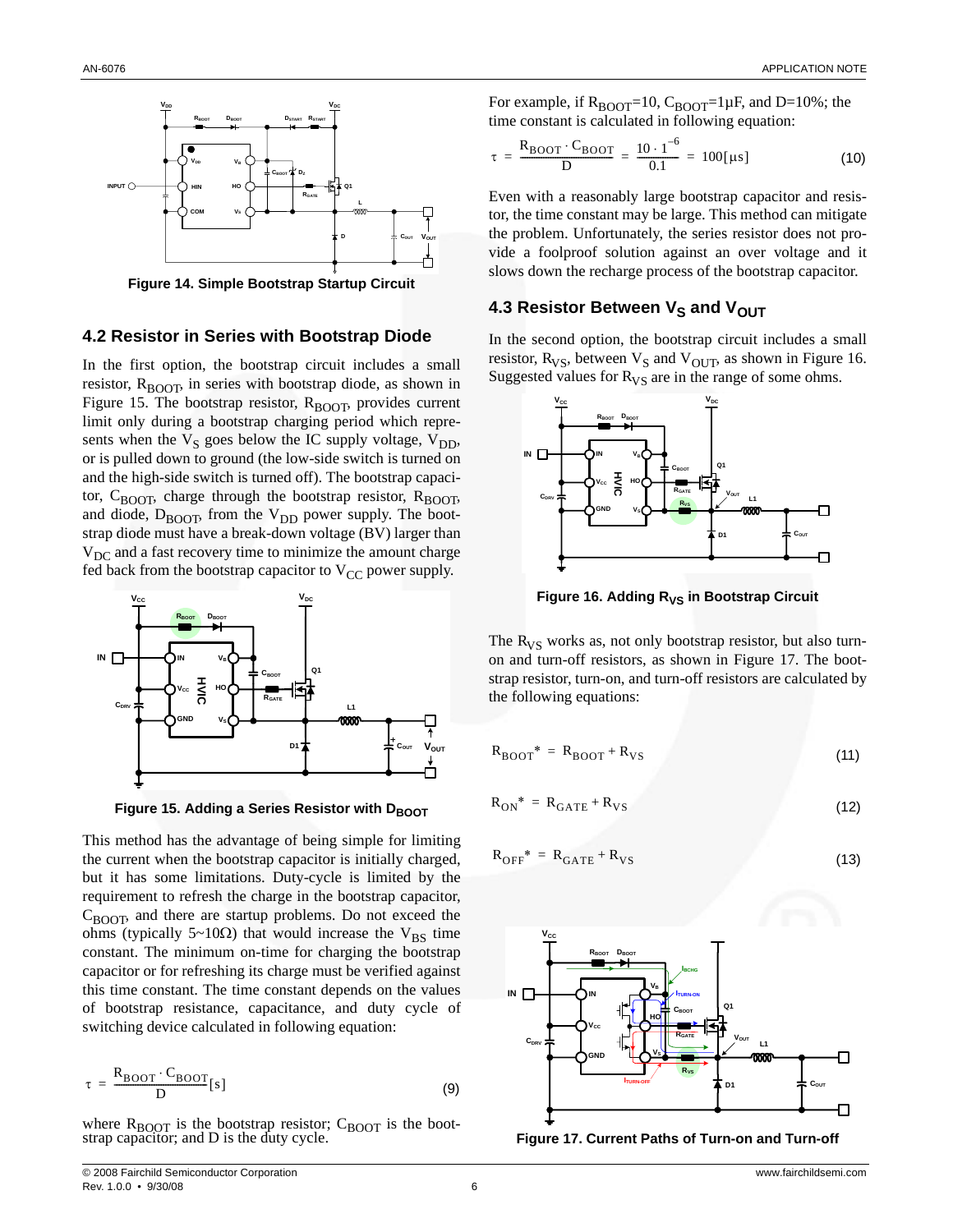## **4.4 Clamping Diode for V<sub>S</sub> and Relocation Gate Resistor**

In the third option, the bootstrap relocates a gate resistor between  $V_S$  and  $V_{OUT}$  and adds a low forward-voltage drop Schottky diode from ground to  $V<sub>S</sub>$ , as shown in Figure 18. The difference between  $V_B$  and  $V_S$  should be kept inside the absolute maximum specification in the datasheet and must be satisfied by the following equation:



## **4.5 Relocated Gate Resistor; Double Purpose**

The gate resistor sets the turn-on and turn-off speeds in the MOSFET and provides current limiting for the Schottky diode during the negative voltage transient of the source terminal of the main switch. In additional, the bootstrap capacitor is protected against over voltage by the two diodes connected to the ends of  $C_{\text{BOOT}}$ . The only potential hazard by this circuit is that the charging current of the bootstrap capacitor must go through gate resistor. The time constant of  $C_{\text{BOOT}}$  and  $R_{\text{GATE}}$  slows the recharge process, which might be a limiting factor as the PWM duty cycle.

The fourth options includes relocating a gate resistor between  $V_S$  and  $V_{OUT}$  and a clamp device should be positioned between ground and  $V_S$ , as shown in Figure 19, where a Zener diode and a 600V diode are placed. The Zener voltage must be sized according to the following rule:





## **5. Choose Current Capability HVIC**

The approximate maximum gate charge  $Q_G$  that can be switched in the indicated time for each driver current rating is calculated in Table 1:

| <b>Needed</b><br><b>Current</b><br>Rating | Switching Time (t <sub>SW_ON/OFF</sub> )  |                    |
|-------------------------------------------|-------------------------------------------|--------------------|
|                                           | <b>100ns</b>                              | 50ns               |
|                                           | Maximum Gate Charge (Q <sub>G.MAX</sub> ) |                    |
| 2A                                        | 133nC                                     | 67 <sub>n</sub> C  |
| 4Α                                        | 267nC                                     | 133nC              |
| 9Α                                        | 600nC                                     | 300 <sub>n</sub> C |

**Note:**

1. For a single 4A, parallel the two channels of a dual 2A!

For example, a switching time of 100ns is:

1% of the converter switching period at 100KHz;

3% of the converter switching period at 300KHz; etc.

1. Needed gate driver current ratings depend on what gate charge  $Q_G$  must be moved in switching time t<sub>SW-ON/OFF</sub> (because average gate current during switching is  $I_G$ ):

$$
I_{\text{G.AV.SW}} = \frac{Q_{\text{G}}}{t_{\text{sw\_on/off}}}
$$
(16)

2. The maximum gate charge,  $Q_G$  is read from the MOSFET datasheet.

If the actual gate-drive voltage  $V_{GS}$  is different from the test condition in the specifications table, use the  $V_{GS}$  vs.  $Q_G$ curve instead. Multiply the datasheet value by the number of MOSFETs in parallel.

3. t<sub>SW</sub>  $_{\text{ON/OFF}}$  is how fast the MOSFET should be switched. If unknown, start with 2% of the switching period  $t_{SW}$ :

$$
t_{\text{SWON, OFF}} = 0.02 \times t_{\text{SW}} = \frac{0.02}{f_{\text{SW}}}
$$
 (17)

If channel (V-I) switching loss is dominated by one switching transition (turn-on or turn-off), size the driver for that transition. For clamped inductive switching (the usual case), channel switching loss for each transition is estimated as:

$$
E_{SW} = 0.5V_{DS} \times I_D \times t_{SW} \text{Joules} \tag{18}
$$

where  $V_{DS}$  and  $I_D$  are maximum values during the switching interval.

- 4. The approximate current drive capability of gate driver may be calculated like below
	- (1) Sourcing Current Capability (Turn-on)

$$
I_{\text{SOURCE}} \ge 1.5 \times \frac{Q_{\text{G}}}{t_{\text{SW, ON}}}
$$
 (19)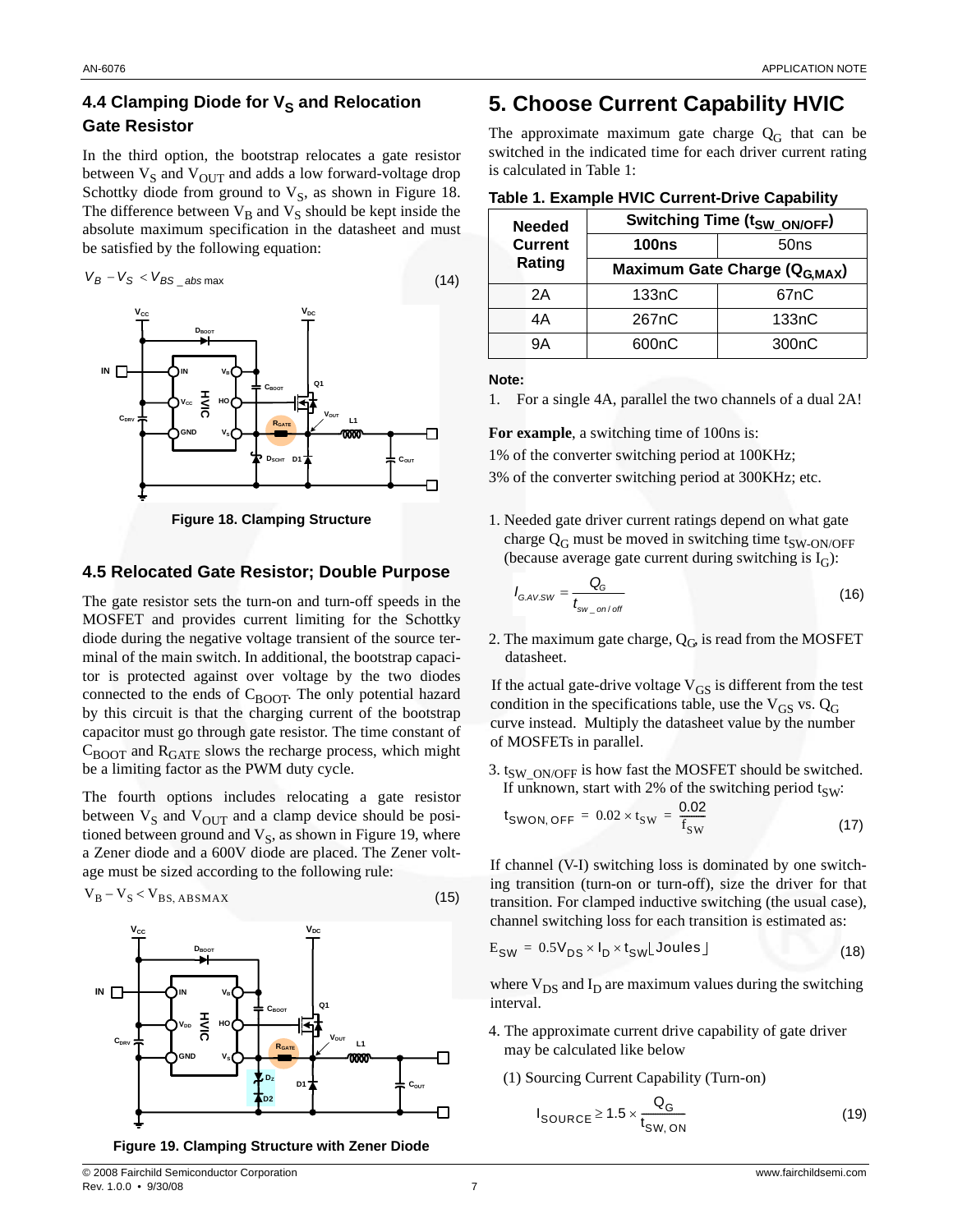

$$
I_{\text{SINK}} \ge 1.5 \times \frac{Q_{\text{G}}}{t_{\text{SW, OFF}}} \tag{20}
$$

where:

 $Q_G$  = MOSFET gate charge at  $V_{GS} = V_{DD}$ ;

 $t_{SWON/OFF} = MOSFET$  switch turn-on / turn-off time; and

 $1.5$  = empirically determined factor (influenced by delay through the driver input stages and parasitic elements).

## **6. Gate Resistor Design Procedure**

The switching speed of the output transistor can be controlled by values of turn-on and turn-off gate resistors controlling the turn-on and turn-off current of gate driver. This section describes basic rules for values of the gate resistors to obtain the desired switching time and speed by introducing the equivalent output resistor of the gate driver. Figure 20 shows the equivalent circuit of gate driver and current flow paths during the turn-on and turn-off, including a gate driver and switching devices.



**Figure 20. Gate Driver Equivalent Circuit**

Figure 21 shows the gate-charge transfer characteristics of switching device during turn-on and turn-off.



 **Figure 21. Gate Charge Transfer Characteristics**

## **6.1 Sizing the Turn-On Gate Resistor**

Turn-on gate resistor,  $R_{g(ON)}$ , can be chosen to obtain the desired switching time by using switching time,  $t_{sw}$ . To determine a value of resistor using the switching time, supply voltage,  $V_{DD}$  (or  $V_{BS}$ ), equivalent on resistance  $(R_{DRV(ON)})$  of the gate driver, and switching device parameters ( $Q_{gs}$ ,  $Q_{gd}$ , and  $V_{gs(th)}$ ) are needed.

The switching time is defined as the time spent to reach the end of the plateau voltage (a total  $Q_{gd} + Q_{gd}$  has been provided to the MOSFET gate), as shown in Figure 21.

The turn-on gate resistor calculated as follows:

$$
I_{g(avr)} = \frac{Q_{gs} + Q_{gd}}{t_{SW}}
$$
\n(21)

$$
R_{\text{TOTAL}} = R_{g(ON)} + R_{\text{DRV(ON)}} = \frac{V_{DD} + V_{gs}}{I_{g(avr)}}
$$
(22)

where  $R_{g(ON)}$  is the gate on resistance and  $R_{DRV(ON)}$  is the driver equivalent on resistance.

#### **6.2 Output Voltage Slope**

Turn-on gate resistor  $R_{g(ON)}$  can be determined by control output slope ( $dV<sub>OUT</sub>/dt$ ). While the output voltage has a nonlinear behavior, the maximum output slope can be approximated by:

$$
\frac{dV_{OUT}}{dt} = \frac{I_{g(avr)}}{C_{gd(off)}}\tag{23}
$$

Inserting the expression yielding  $I_{g(avr)}$  and rearranging:

$$
R_{\text{TOTAL}} = \frac{V_{DD} - V_{gs(th)}}{C_{gd(off)} \cdot \frac{dV_{OUT}}{dt}}
$$
 (24)

where  $C_{gd(off)}$  is the Miller effect capacitor, specified as  $C_{rss}$ in the datasheet.

## **6.3 Sizing the Turn-Off Gate Resistor**

The worst case in sizing the turn-off resistor is when the drain of the MOSFET in turn-off state is forced to commutate by external events.

In this case, dV/dt of the output node induces a parasitic current through  $C_{gd}$  flowing in  $R_{G(OFF)}$  and  $R_{DRV(OFF)}$ , as shown in Figure 22

The following describes how to size the turn-off resistor when the output dv/dt is caused by the companion MOSFET turning-on, as shown in Figure 22.

For this reason, the off-resistance must be sized according to the application worst case. The following equation relates the MOSFET gate threshold voltage to the drain dv/dt: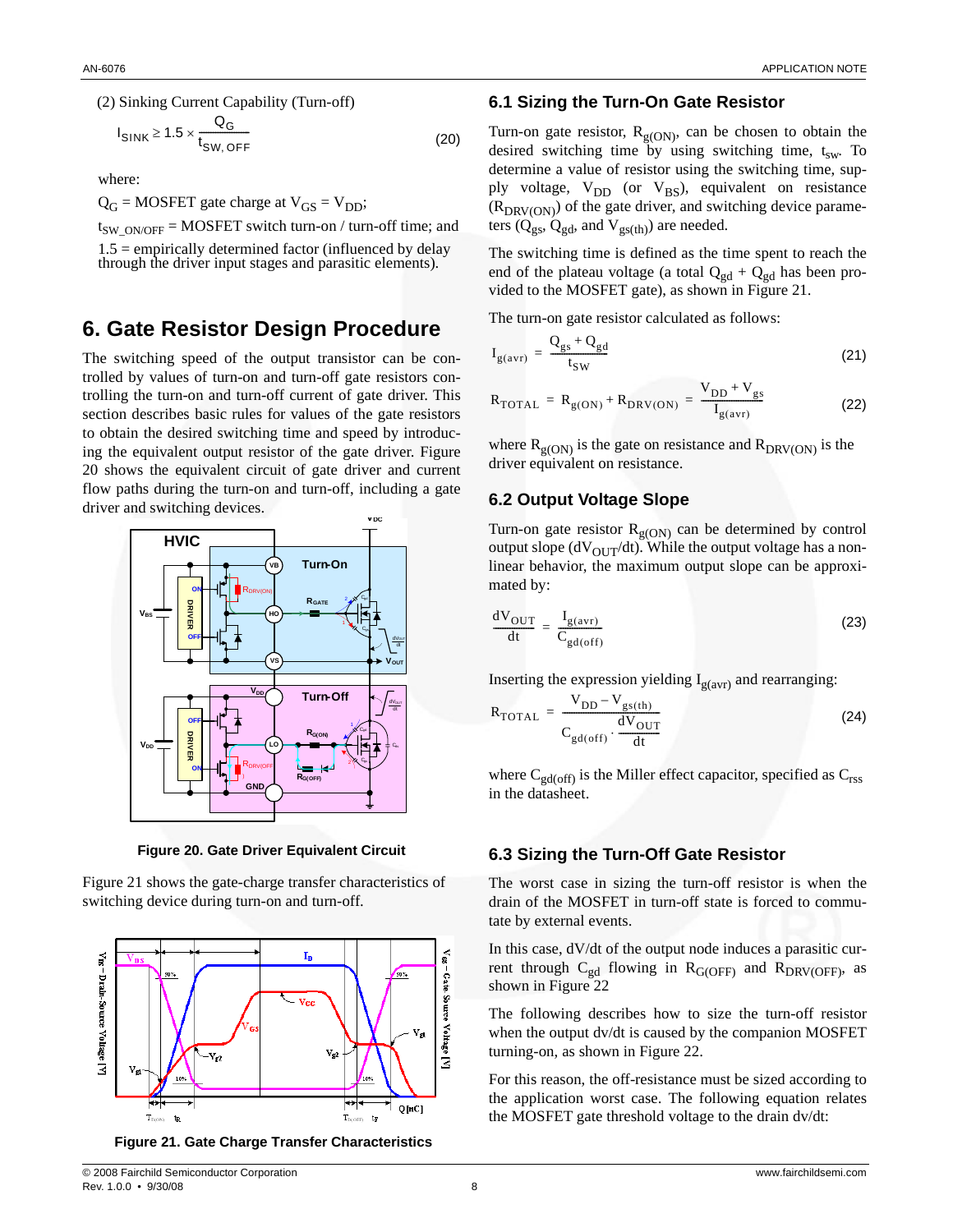

**Figure 22. Current Paths: Low-Side Switch Turned Off, High-Side Switch Turned On**

$$
V_{gs (th)} \geq \{ (R_{g(OFF)} + R_{DRV(OFF)}) \times i_g \}
$$
  
= \{ (R\_{g(OFF)} + R\_{(dv)}) \times C\_{gd} \frac{dV\_{out}}{dt} \tag{25}

Rearranging the equation yields:

$$
R_{g(\text{off})} \le \frac{V_{gs(th)}}{C_{gd} \cdot \frac{dV_{out}}{dt}} - R_{(dv)}
$$
(26)

#### **6.4 Design Example**

Determine the turn-on and off gate resistors using the Fairchild MOSFET with FCP20N60 and gate driver with FAN7382. The power MOSFET of FCP20N60 parameters are as follows:

$$
Q_{gs} = 13.5nC, Q_{gd} = 36nC, C_{gd} = 95pF, V_{GS(th)} = 5V,
$$
  

$$
V_{GS(th)MIN} = 3V
$$

#### **6.4.1 Turn-On Gate Resistance**

1) If the desired switching time is 500ns at  $V_{DD}$ =15V, the average gate charge current is calculated as:

$$
I_{g(avr)} = \frac{Q_{gs} + Q_{gd}}{t_{sw}} = \frac{36nC + 13.5nC}{500ns} = 99[mA]
$$
 (27)

$$
R_{\text{Total}} = \frac{V_{DD} - V_{\text{gs}(th)}}{I_{\text{g}(avr)}} = \frac{15 - 5}{99mA} = 101[\Omega]
$$
 (28)

$$
R_{DRV(ON)} = \frac{V_{DD}}{I_{source}} = \frac{15V}{350mA} \approx 43[\Omega]
$$
 (29)

The turn-on resistance value is about  $58\Omega$ .

2) If  $dV_{\text{out}}/dt=1$ V/ns at V<sub>DD</sub>=15V, the total gate resistor is as calculated as:

$$
R_{\text{Total}} = \frac{V_{DD} - V_{GS(th)}}{C_{\text{gd}(\text{off})} \cdot \frac{dV_{OUT}}{dt}} = \frac{15 - 5}{95 \times 10^{-12} \times 10^9} = 105[\Omega]
$$
(30)

$$
R_{DRV(ON)} = \frac{V_{DD}}{I_{SOLRCE}} = \frac{15V}{350mA} \approx 43[\Omega]
$$
\n(31)

The turn-on resistance value is about 62 $\Omega$ .

#### **6.4.2 Turn-Off Gate Resistance**

If  $dV_{\text{out}}/dt = 1$  V/ns, the turn-off gate resistor is calculated as:

$$
R_{DRV(OFF)} = \frac{V_{DD}}{I_{SINK}} = \frac{15V}{650mA} \approx 23[\Omega]
$$
\n(32)

$$
R_{\text{g(off)}} \le \frac{V_{\text{g(s(h)min}}}{C_{\text{gd}} \cdot \frac{dV_{\text{out}}}{dt}} - R_{\text{(div)}} = \frac{3}{95 \times 10^{-12} \times 10^9} - 23 = 8.6
$$
 (33)

## **7. Power Dissipation Considerations**

## **7.1 Gate Driver Power Dissipation**

The total power dissipation is the sum of the gate driver losses and the bootstrap diode losses. The gate driver losses are comprised of the static and dynamic losses related to the switching frequency, output load capacitance on high- and low-side drivers, and supply voltage,  $V_{DD}$ .

The static losses are due to the quiescent currents from the voltage supplies  $V_{DD}$  and ground in low-side driver and the leakage current in the level shifting stage in high-side driver, which are dependent on the voltage supplied on the  $V<sub>S</sub>$  pin and proportional to the duty cycle when only the high-side power device is turned on.

The dynamic losses are defined as follows: In the low-side driver, the dynamic losses are due to two different sources. One is due to whenever a load capacitor is charged or discharged through a gate resistor, half of energy that goes into the capacitance is dissipated in the resistor. The losses in the gate drive resistance, internal and external to the gate driver, and the switching loss of the internal CMOS circuitry. Also, the dynamic losses of the high-side driver have two different sources. One is due to the level-shifting circuit and one due to the charging and discharging of the capacitance of the high side. The static losses are neglected here because the total IC power dissipation is mainly dynamic losses of gate drive IC and can be estimated as:

$$
P_{DGATE} = 2 \times C_L \times f_s \times V_{DD}^2[W]
$$
\n(34)

Figure 23 shows the calculated gate driver power dissipation versus frequency and load capacitance at  $V_{DD}$ =15V. This plot can be used to approximate the power losses due to thegate driver.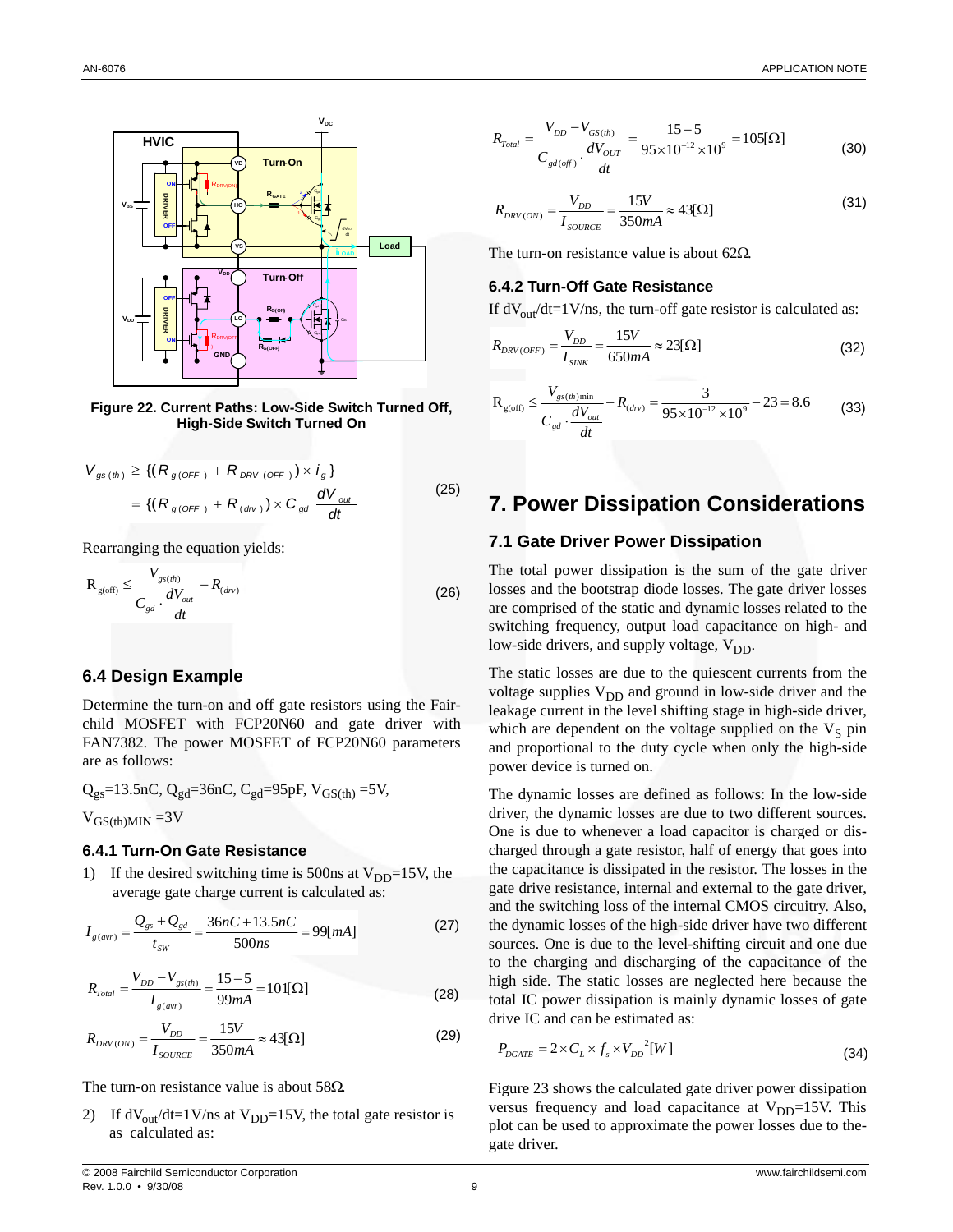

**Figure 23. Gate Driver Total Power Dissipation**

The bootstrap circuit power dissipation is the sum of the bootstrap diode losses and the bootstrap resistor losses if any exist. The bootstrap diode loss is the sum of the forward bias power loss that occurs while charging the bootstrap capacitor and the reverse bias power loss that occurs during reverse recovery. Since each of these events happens once per cycle, the diode power loss is proportional to switching frequency. Larger capacitive loads require more current to recharge the bootstrap capacitor, resulting in more losses.

Higher input voltages ( $V_{DC}$ ) to the half-bridge result in higher reverse recovery losses. The total IC power dissipation can be estimated by summing the gate driver losses with the bootstrap diode losses, except bootstrap resistor losses.

If the bootstrap diode is within the gate driver, add an external diode in parallel with the internal bootstrap diode because the diode losses can be significant. The external diode must be placed close to the gate driver to reduce parasitic series inductance and significantly lower forward voltage drop.

## **7.2 Package Thermal Resistance**

The circuit designer must provide:

- Estimate power dissipation of gate driver package
- The maximum operating junction temperature  $T_{J}$ , MAX,OPR, e.g., 120°C for these drivers if derated to 80% of  $T_{J,MAX} =150$ °C.
- Maximum operating lead temperature  $T_{L,MAX,OPR}$ , approximately equal to the maximum PCB temperature underneath the driver, e.g., 100°C.
- Maximum allowable junction-to-lead thermal resistance is calculated by:

$$
\theta J L, \text{max} = \frac{T_{J, \text{max}} - T_{L, \text{max}}}{P_{PKG}} \tag{35}
$$

## **8. General Guidelines**

## **8.1 Printed Circuit Board Layout**

The layout for minimized parasitic inductances is as follows:

- Direct tracks between switches with no loops or deviation.
- Avoid interconnect links. These can add significant inductance.
- Reduce the effect of lead-inductance by lowering package height above the PCB.
- Consider co-locating both power switches to reduce track length.
- Placement and routing for decoupling capacitor and gate resistors as close as possible to gate drive IC.
- The bootstrap diode as close as possible to bootstrap capacitor.

## **8.2 Bootstrap Components**

The bootstrap resistor  $(R_{\text{BOOT}})$  must be considered in sizing the bootstrap resistance and the current developed during initial bootstrap charge. If the resistor is needed in series with the bootstrap diode, verify that  $V_B$  does not fall below COM (ground), especially during startup and extremes of frequency and duty cycle.

The bootstrap capacitor  $(C_{\text{BOOT}})$  uses a low-ESR capacitor, such as ceramic capacitor. The capacitor from  $V_{DD}$  to COM supports both the low-side driver and bootstrap recharge. A value at least ten times higher than the bootstrap capacitor is recommended.

The bootstrap diode must use a lower forward voltage drop and switching time as soon as possible for fast recovery, such as ultra-fast.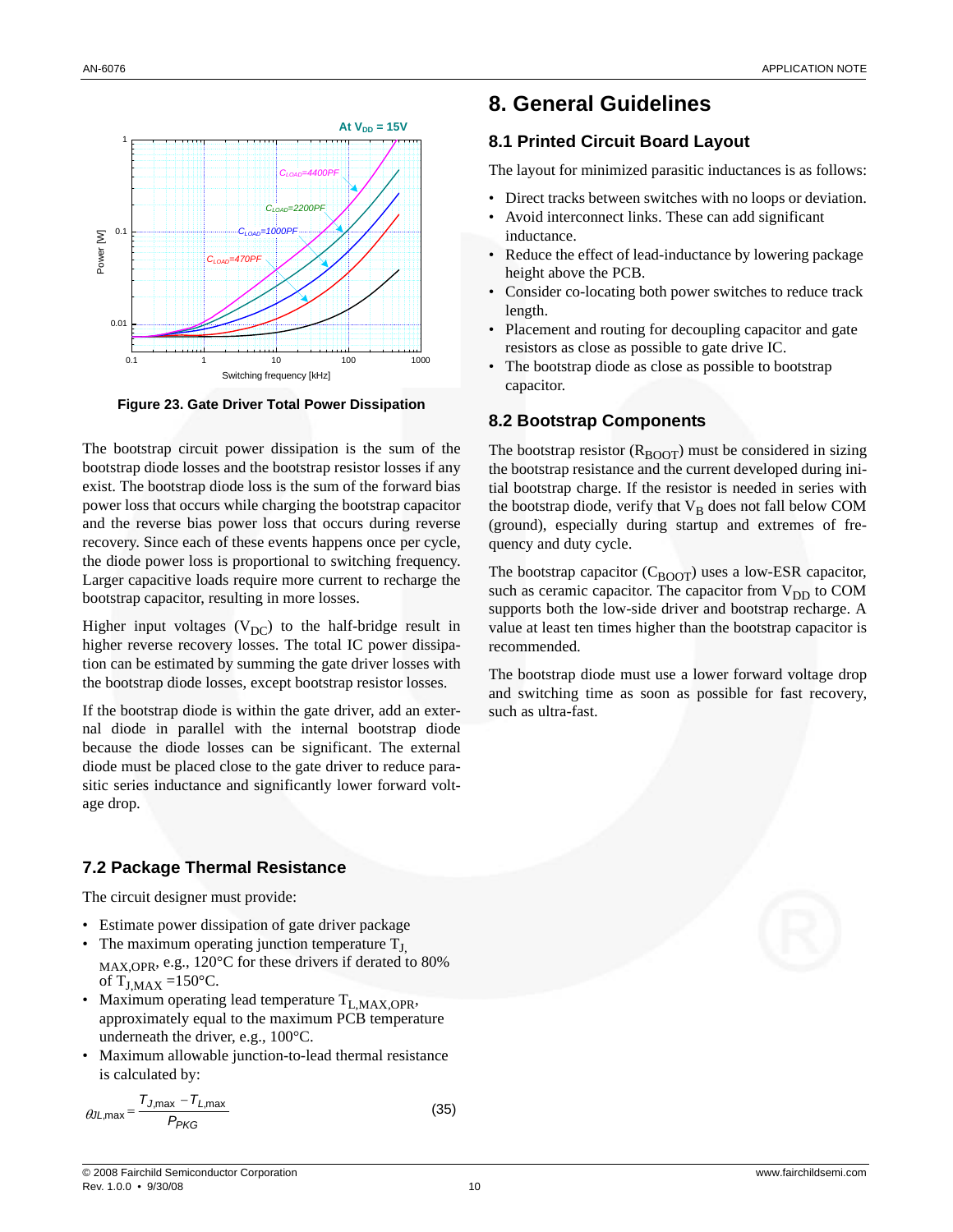## **Table 2. Summary of High-Side Gate Drive Circuitry**

| <b>Method</b>                               | <b>Basic Circuit</b> | <b>Advantages &amp; Limitations</b>                                                                                                                                                                                                                                  |  |
|---------------------------------------------|----------------------|----------------------------------------------------------------------------------------------------------------------------------------------------------------------------------------------------------------------------------------------------------------------|--|
| <b>High-Side Gate Drivers for P-Channel</b> |                      |                                                                                                                                                                                                                                                                      |  |
| <b>Direct Drive</b>                         | PWN                  | Can be implemented if the maximum input voltage is<br>less than the gate-to-source break down voltage of<br>the device.                                                                                                                                              |  |
| Open Collector                              | <b>PWM</b>           | Simple method, but is not suitable for driving<br>MOSFET directly in a high-speed application.                                                                                                                                                                       |  |
| <b>Level-Shifted Drive</b>                  | PWM                  | Suitable for high-speed application and works<br>seamlessly with regular PWM controller.                                                                                                                                                                             |  |
| <b>High-Side Gate Drivers for N-Channel</b> |                      |                                                                                                                                                                                                                                                                      |  |
| <b>Direct Drive</b>                         | PWM                  | Easiest high-side application the MOSFEF and can<br>be driven directly by the PWM controller or by a<br>ground referenced driver, but it must meet two<br>conditions, as follows:<br>$V_{CC}$ < $V_{GS}$ , $_{MAX}$ and $V_{DC}$ < $V_{CC}$ – $V_{GS}$ , $_{Miller}$ |  |
| <b>Floating Supply</b><br><b>Gate Drive</b> | PWN                  | Cost impact of isolated supply is significant. Opto-<br>coupler tends to be relatively expensive, limited in<br>bandwidth, and noise sensitive.                                                                                                                      |  |
| Transformer<br><b>Coupled Drive</b>         | <b>PWM</b>           | Gives full gate control for an indefinite period of time,<br>but is somewhat limited in switching performance.<br>This can be improved with added complexity.                                                                                                        |  |
| Charge Pump<br><b>Drive</b>                 | PWM<br>Controller    | The turn-on times tend to be long for switching<br>applications. Inefficiencies in the voltage<br>multiplication circuit may require more than low<br>stages of pumping.                                                                                             |  |
| <b>Bootstrap Drive</b>                      | $\blacksquare$       | Simple and inexpensive with limitations; such as,<br>the duty cycle and on-time are both constrained by<br>the need to refresh the bootstrap capacitor.<br>Requires level shift, with the associated difficulties.                                                   |  |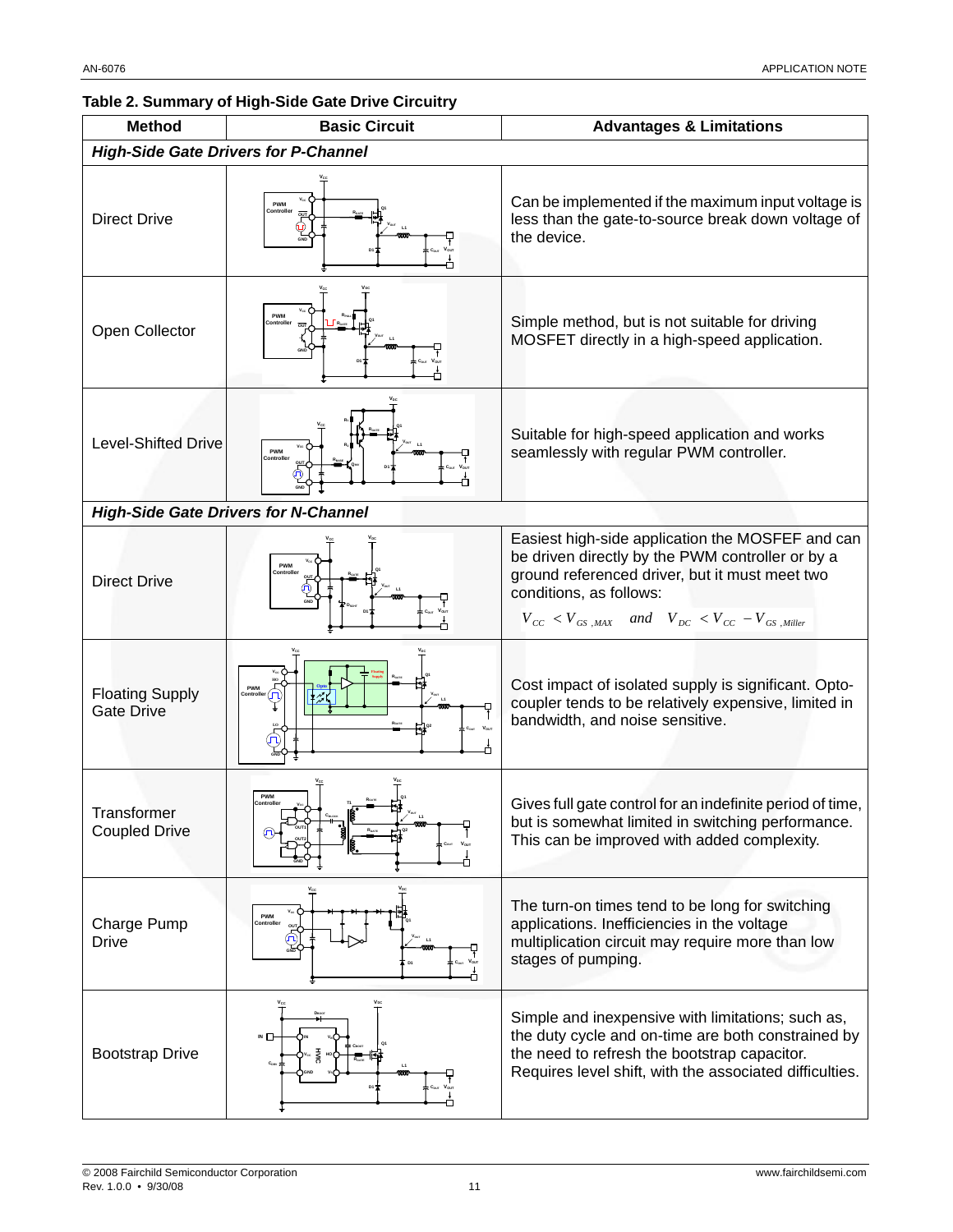

## **Consideration Points of Bootstrap Circuit Problem**